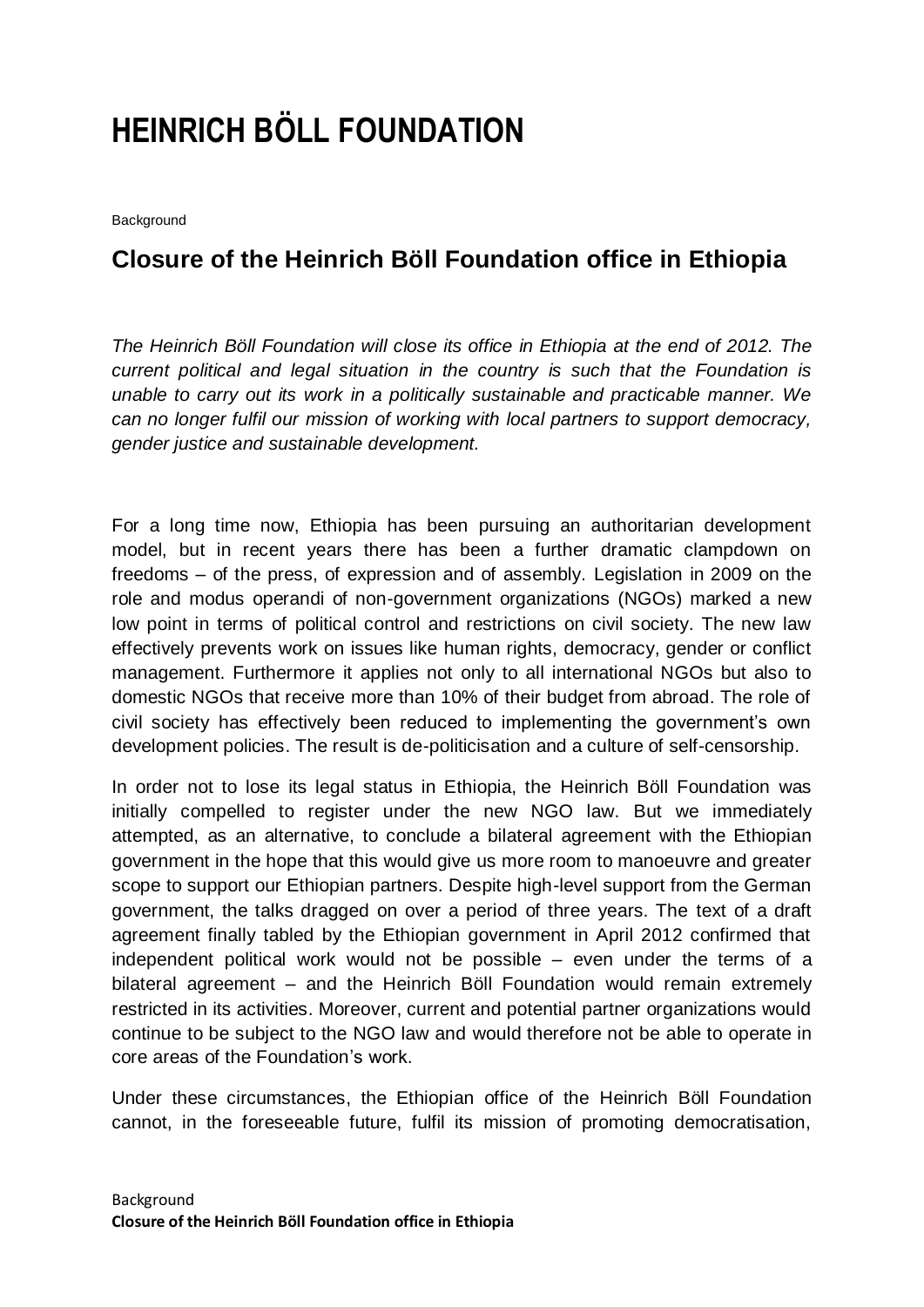gender justice and sustainable development. The death of Prime Minister Meles Zenawi in August 2012 has not changed the situation, as the new government has declared its intention to continue his policies in all areas. The closure of the Foundation's office in Ethiopia should therefore also be taken as a sign of protest against the ongoing restriction of human rights and democratic development in the country.

The following is a brief description of the political situation and its impact on the work of the Heinrich Böll Foundation.

# **1) Political developments in Ethiopia**

The brutal military Derg regime was replaced in 1991 by a coalition of regional rebel movements organized along ethnic lines. The Tigray People's Liberation Front (TPLF), whose military strength had played a crucial part in bringing down the old regime, then established itself as the most influential political force. Right up to the present day it has dominated the Ethiopian People's Revolutionary Democratic Front (EPRDF) coalition, which it founded. The EPRDF has been in power without interruption since 1991, and until his death in August 2012 was dominated by the chairman of the TPLF, Meles Zenawi.

The TPLF and EPRDF see themselves as avant-garde parties with a strong developmental focus, making the necessary decisions for the country's rapid economic modernisation from a privileged position, but on behalf of the whole population. For many years the party leadership was convinced that the people of Ethiopia appreciated and uncritically supported its efforts – and undeniable successes, particularly in the fields of health and education and infrastructure. It was to a large extent as a result of this confidence that, in 2005, the EPRDF decided to allow greater political freedom in the run-up to the second parliamentary elections since they had come to power. The EPRDF tolerated the creation of new parties, took part in political debates in the media and permitted large-scale demonstrations by the opposition. In the elections in May 2005, however, the opposition won a considerable proportion of votes, and in the capital Addis Ababa even gained a majority. The government reacted to these preliminary results by halting the count and violently suppressing the ensuing protests. Thousands of demonstrators were at least temporarily imprisoned and more than 200 people were shot by security personnel<sup>i</sup>. The leaders of the opposition parties were accused of attacking the country's constitution and in some cases condemned to life imprisonment". The results of the election were finally published after a six-month delay and confirmed the EPRDF as the strongest party, with a comfortable majority".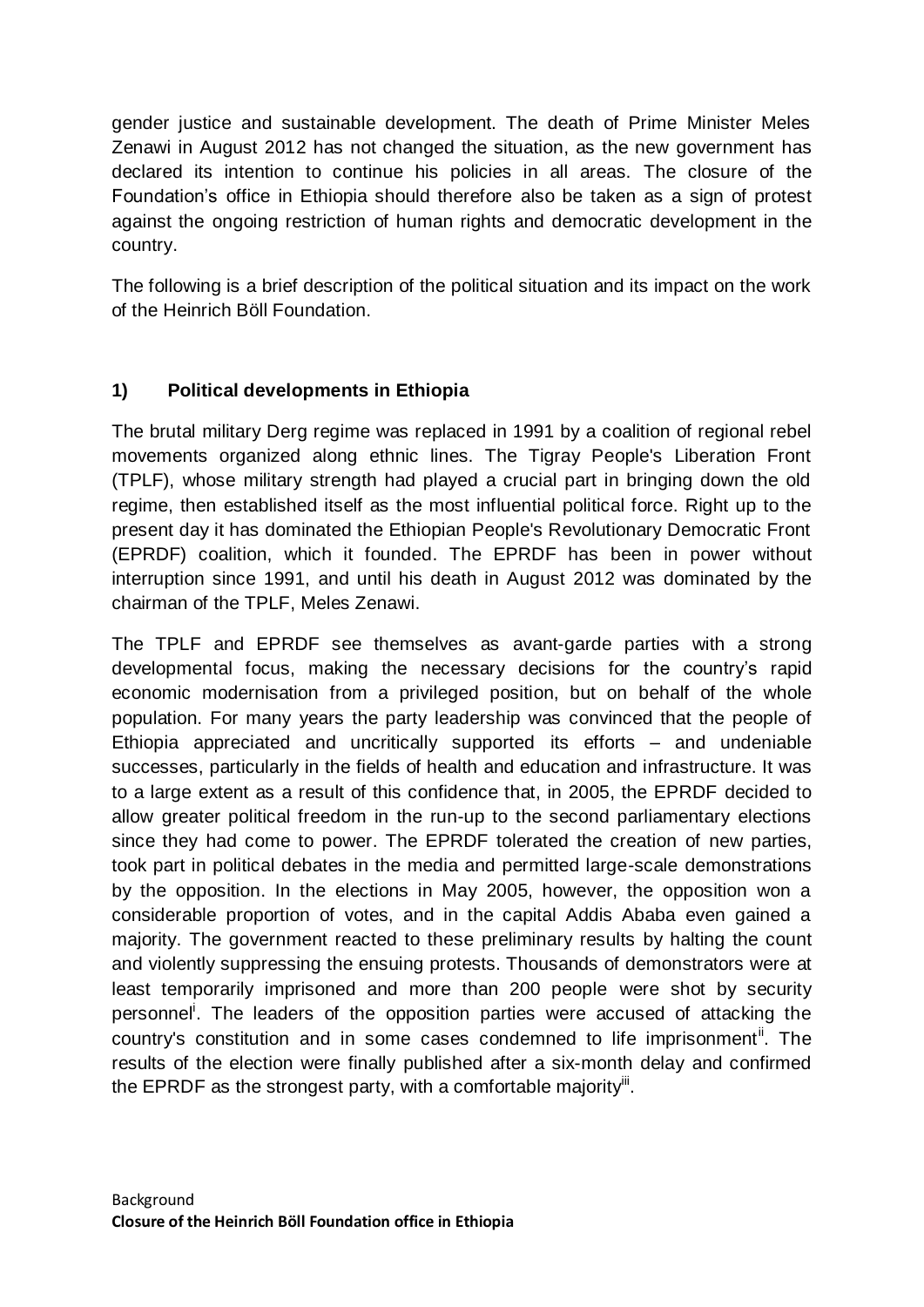Since then, the EPRDF has introduced a raft of measures aimed at systematically restricting the scope for political activity in the country. The first step involved massively expanding its own structures from approximately 760,000 members in 2005 to 4.5 million in 2008<sup>iv</sup>. This huge increase was achieved by implicitly linking state benefits to membership of the party<sup>v</sup>. It is, for example, virtually impossible to find a job in the public administration without being a card-carrying party member. And in rural areas there are countless reports of the abuse of state aid to enforce political conformity<sup>vi</sup>. Even the "Protection of Basic Services" program, which is funded with international donations, is suspected of being misused by local government authorities<sup>vii</sup>.

## **2) Abolition of press freedom**

A second step involved imposing further restrictions on the press. The free press had already been systematically excluded from government press conferences since the early 1990s, and the repressive press law of 1992 created a legal basis for the persecution and even imprisonment of journalists<sup>viii</sup>. In the aftermath of the 2005 elections, a number of journalists were taken to court and later sent to prison for attacking the constitution. It was made clear to other journalists that critical reporting would have negative consequences, with the result that an increasing number started to impose censorship on themselves, refraining from publishing critical reports. Moreover, the Ethiopian government proceeded to further undermine the legal position of the press and journalists by passing a new press law in 2008 and an anti-terrorism law in 2009. The latter is based on such a broad definition of terrorism that it even covers legitimate, peaceful and non-violent forms of protest such as reporting about the activities of an anti-government group.

Between March and September 2011, six Ethiopian journalists were arrested and accused of supporting terrorism and a further six were tried in their absence. In December 2011 two Swedish journalists were sentenced to 11 years' imprisonment<sup>ix</sup>, two Ethiopian journalists received 14 years each in January 2012, and a blogger in exile was sentenced to life imprisonment<sup> $x, x$ </sup>. In June 2012, the wellknown journalist Eskinder Nega and 23 other people were found guilty of terrorism and also given long prison sentences including life imprisonment in some cases ${}^{xi}$ . Observers at these trials confirm that the documents used as proof – often in the form of published articles – had nothing to do with terrorist activities but were merely expressions of opinion<sup>xiii</sup>.

For years, critical journalists have been under pressure and have felt their safety under threat. A number of newspapers have closed down (e.g. Addis Neger in 2009, Awramba Times in 2011) and many critical journalists have left the country rather than face accusations. Thus Argaw Ashine, chairman of the Ethiopian Environment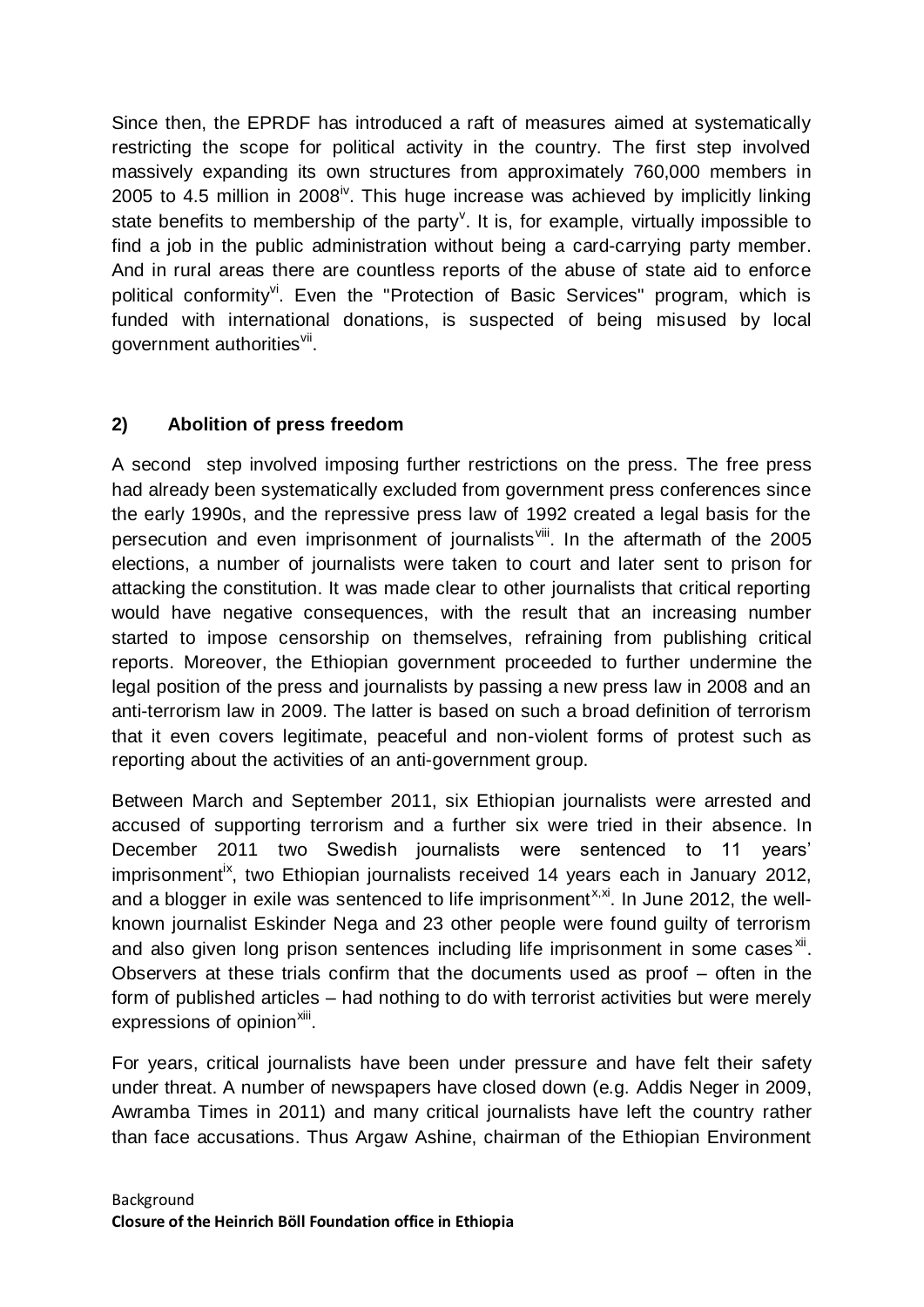Journalist Association and a long-standing partner of the Heinrich Böll Foundation, left the country in 2011 after he had been named in a report from the US Embassy in Ethiopia published by WikiLeaks.

# **3) Political opposition**

The experience of the 2005 elections triggered conflict within the opposition forces which resulted in a split and a general weakening of the party landscape.

In the run-up to the last parliamentary elections in May 2010, the government stepped up its campaign of intimidation of the opposition, which was trying to form a new alliance consisting of eight parties (Medrek). Supporters of opposition parties were subjected to intimidation by local security forces, hundreds of them were arrested and at least two murders of opposition politicians were apparently politically motivated<sup>xiv</sup>. The population at large and individuals sympathetic to the opposition were subjected to pressure of various different kinds in a bid to ensure victory for the ruling party<sup>xy</sup>. The elections themselves took place without violence, but there were clear signs of manipulation. The EPRDF and associated parties in the government coalition won a total of 99.6% of parliamentary seats, with only one seat going to a candidate of the opposition and another to an independent candidate. The European Commission's Election Observation Mission to Ethiopia reported widespread discrimination against opposition parties in the form of restrictions on freedom of opinion and movement. It is particularly telling that the Ethiopian government prevented the final report of the EU Mission from being presented in Ethiopia by refusing to issue the necessary visas<sup>xvi</sup>.

The fall of long-established undemocratic regimes during the course of the "Arab Spring" in early 2011 triggered a lively debate in Ethiopia about the possibility of farreaching change in the country, though press self-censorship meant that discussion tended to take place in private. The reaction of the government, in March and April 2011, was mass arrests of 200 to 300 people, including many members of the opposition parties Oromo Federalist Democratic Movement and Oromo People's Congress. In September 2011, at the same time as the journalists mentioned above were arrested, at least six high-ranking opposition politicians were also taken into custody and accused of terrorism. Andualem Arage of the opposition party "Unity for Democracy and Justice" (UDJ) was sentenced to life imprisonment in July 2012<sup>xvii</sup>.

# **4) Civil society**

Over and above the constraints described above, the 2009 law on NGOs severely restricted the scope for civil society to operate. This is illustrated most clearly by the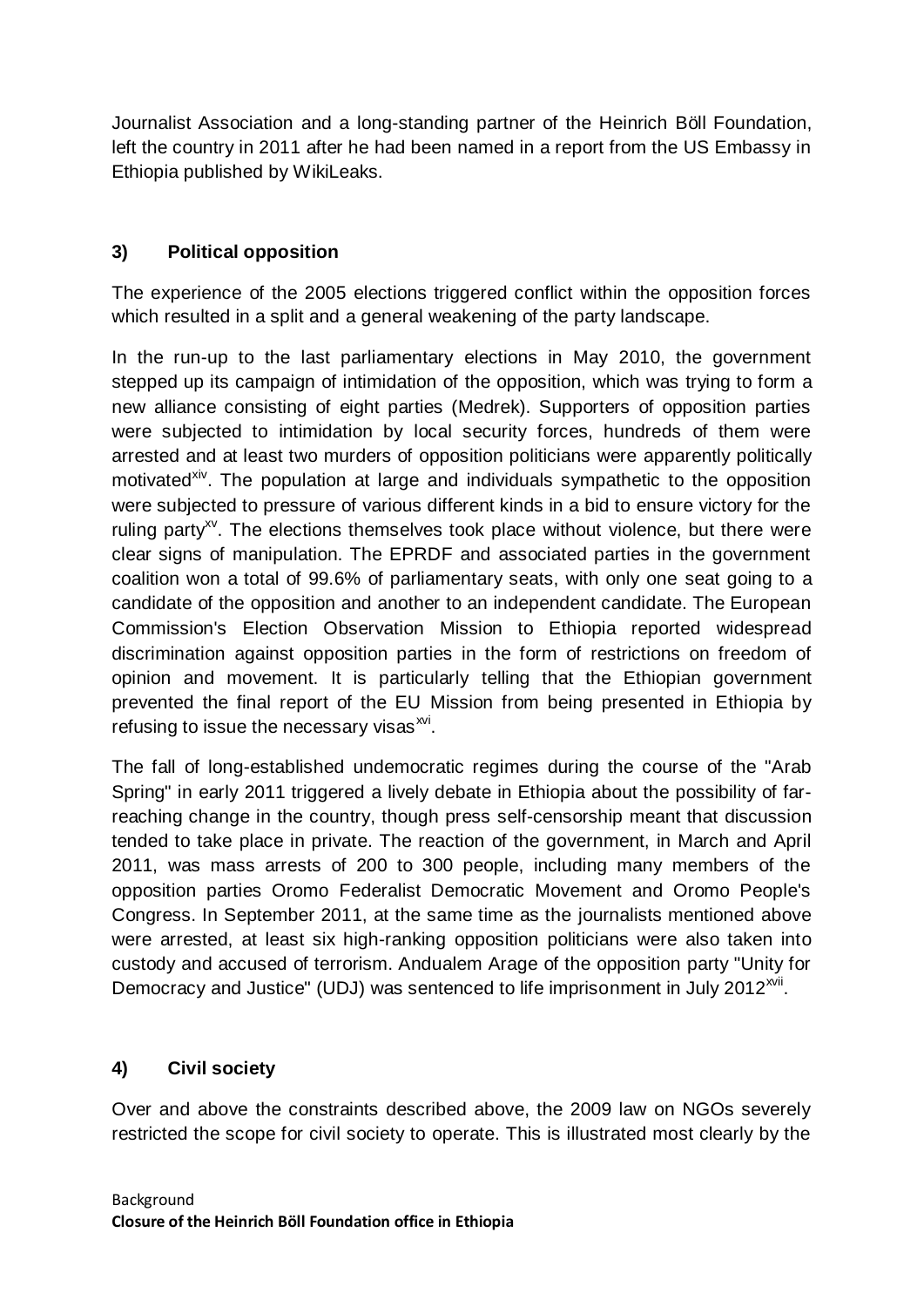extensive ban on working in areas such as human rights, democracy, gender or conflict management, as well as the rights of disabled people. This ban not only applies to all international non-government organizations but also to domestic NGOs that receive more than 10% of their budget from abroad. In the context of one of the poorest countries in the world, in which it is hardly possible to raise money locally for such projects, the law is tantamount to a blanket ban on political work. The position of networks has also been made more difficult (see below). The law effectively describes the role of NGOs as service providers for people in immediate need or as partners in implementing development goals defined by the government; independent lobbying and advocacy work are not recognised as legitimate tasks.

When the law came into effect, national and international NGOs, including the Heinrich Böll Foundation, lost their licenses and were instructed to re-register under the provisions of the new law. Many organizations did not even take this step, while others had to adjust their mandate in line with the requirements of the authorities – in some cases even changing their name<sup>xviii</sup>. During the course of the re-registration process, the number of NGOs in Ethiopia shrank by more than half from 3,522 organizations to 1,655<sup>xix</sup>. The last two remaining human rights NGOs are virtually incapable of operating<sup>xx</sup>.

The authority responsible for regulating NGOs, the Charities and Societies Agency (CHSA), has far-reaching powers that include approving the annual program and the end-of-year report. It also receives a financial report from state-approved auditors and has the right to suspend staff members of the NGOs and, in extreme cases, to replace them. In addition to fines for failure to submit reports to the ChSA, there is a threat of criminal action against *every* individual who is found to have infringed the NGO law in some way that is not further defined<sup>xxi</sup>. This means that prison sentences for infringement of administrative regulations are possible – not just for the decisionmakers in the organization but also for ordinary employees and even members. Because of their fear of these strict controls, many NGOs are practicing selfcensorship to an extent that goes beyond the legal regulations. There is no open criticism of the government – even of a constructive nature – and sensitive issues are often not raised in the first place.

The introduction of a raft of implementing regulations in August 2011 resulted in a further deterioration of the situation for NGOs. One particularly critical regulation defines expenditure for studies, publications and other public-relations measures together with travel costs as being administrative costs – and these are restricted to an extent that makes it practically impossible to carry out active political education work in large parts of the country. Donor organizations are required to monitor compliance with these guidelines. **Under such conditions the partner organizations of the Heinrich Böll Foundation cannot continue their work.**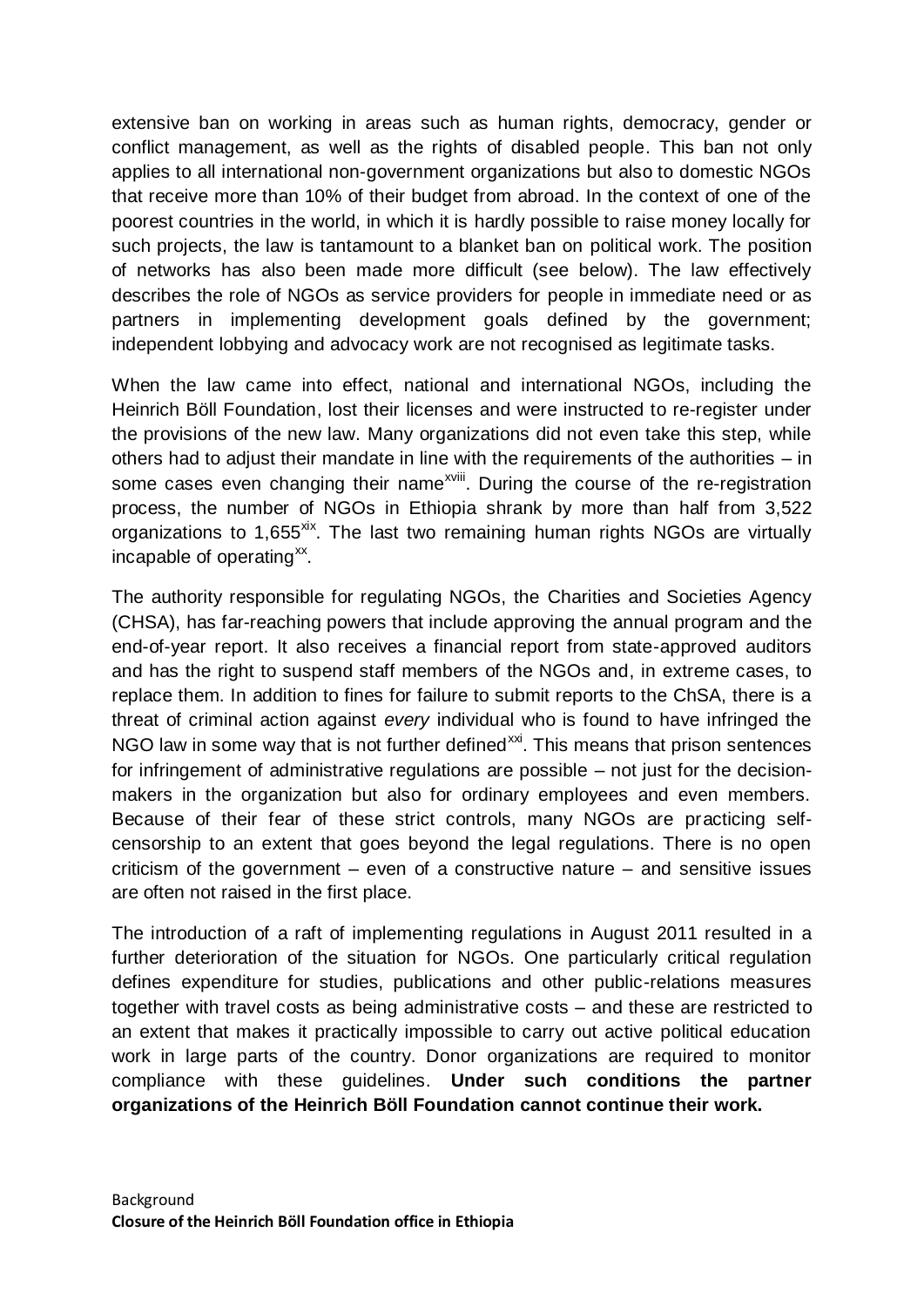The new regulations have had a particularly strong impact on networks and associations which, on the one hand, organize services for their members such as theme-based research and further training for employees, and, on the other hand, pool the work of their members and carry out lobbying and advocacy work at regional and national level. Currently, funding of networks is largely provided through grants from international donor organizations. Following the introduction of the new regulation, however, these networks now have to fund themselves largely from members' contributions. They are also no longer permitted to carry out any project work themselves. The NGO network on climate change issues supported by the Heinrich Böll Foundation is likely to close down during the course of the year.

The bottom line is that NGOs have to concentrate on development measures at grassroots level and on supporting the goals of the government; they no longer have any scope for influencing the debate about the right development course to be taken by the country. It can be expected that a number of NGOs will either themselves decide to close down in the next few years or  $-$  in the case of infringement of the regulations – be shut down by the ChSA.

# **5) Working conditions for the Heinrich Böll Foundation**

The office of the Heinrich Böll Foundation in Ethiopia was first opened in 2006. The Foundation has been registered as an international NGO under the new law since February 2010 and is therefore fully subject to its provisions and related regulations. At the time of registration, the Foundation had to confirm in writing that it would not work in the fields of human rights, gender, democracy, conflict management and good governance. The current license allows the Heinrich Böll Foundation to work in the fields of environment, capacity development, education and promotion of art.

The restrictions on administrative expenditure required under the new regulations are largely incompatible with the practice of the Foundation. The Ethiopian office has already been issued with a warning by the Charities and Societies Agency on account of infringement of the regulations and would, in future, be in danger of being closed down by this authority.

The "reorientation" of the work of partner organizations also represents a problem for the Foundation, as the requirements of the NGO law means they are largely relinquishing, or being forced to relinquish, the areas in which they have hitherto worked with the Heinrich Böll Foundation. As a result they are depoliticizing their activities, and there is currently no prospect of finding alternative partner organizations that would be able to work freely in these areas. In addition to the legal restrictions, the restrictions on freedom of the press and freedom of opinion are resulting in far-reaching self-censorship. This also applies to individuals, who have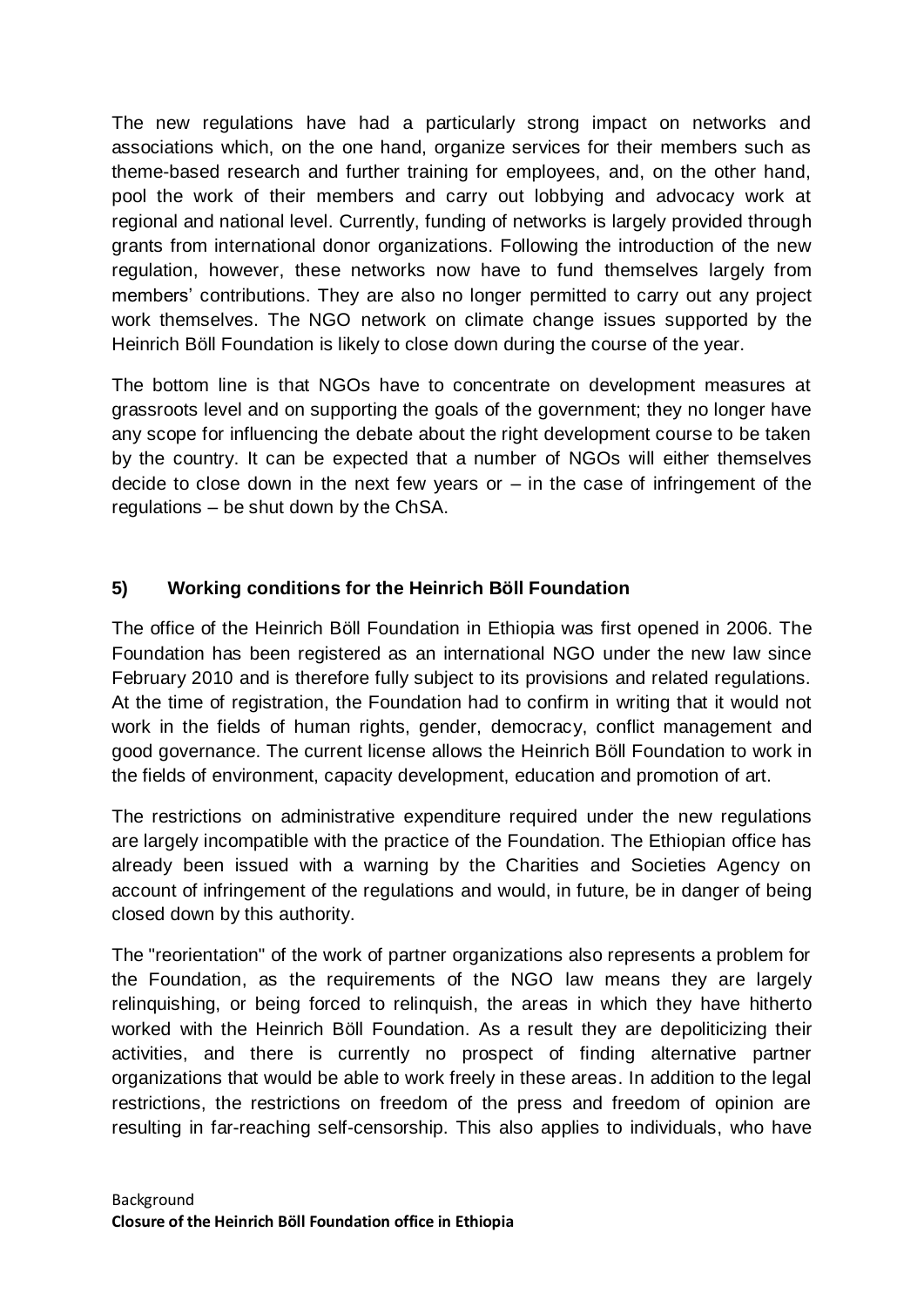been severely intimidated by the latest arrests and court sentences and therefore fear for their safety. A large proportion of critical thinkers have already left Ethiopia in recent years; those that remain tend only to express their opinions in private and – with good reason – avoid making clear statements at public events or in written form.

#### **Attempts to conclude a bilateral agreement**

The 2009 law on NGOs contains a clause allowing international organizations to conclude a direct bilateral agreement with the government. In such cases the NGO law no longer applies and is replaced by the provisions of the agreement.

With the support of the German government, the Heinrich Böll Foundation started attempts to achieve such an agreement back in 2009 – in other words long before registration. In early 2011 it submitted a proposed text for an agreement to the Ministry for Finance and Economic Development (MoFED). In April 2012, the MoFED sent the Heinrich Böll Foundation office in Ethiopia its own draft text. This was based on the proposal by the Heinrich Böll Foundation, but contained a number of additional regulations taken largely unchanged from the NGO law. Amongst other things the text provides for *ex ante* approval of the work program and far-reaching control functions, including the drawing up of the budget. That is clearly unacceptable to us. However, in talks with the Ministry the Ethiopian government made it clear that these areas are non-negotiable.

## **6) Political developments since the death of Meles Zenawi**

During his 21 years in office as prime minister, Meles Zenawi was extraordinarily successful in integrating the competing interests in the country, in the ruling party and in his own party, the TPLF, into a closed political system. Following his death it can be expected that formerly marginalised groups will now become more active and attempt to reposition themselves within the political power structures<sup>xxii</sup>. But it is highly probable that the Ethiopian government will continue to restrict the conditions under which this process can occur. It has already publicly declared its intention to continue the policies of Meles Zenawi in all areas, thereby ruling out any discussion about a change of course. Thus, a relaxation of the restrictions on press freedom and freedom of opinion or any modification of the NGO law can not be expected in the foreseeable future.

## **By Barbara Unmüßig, President**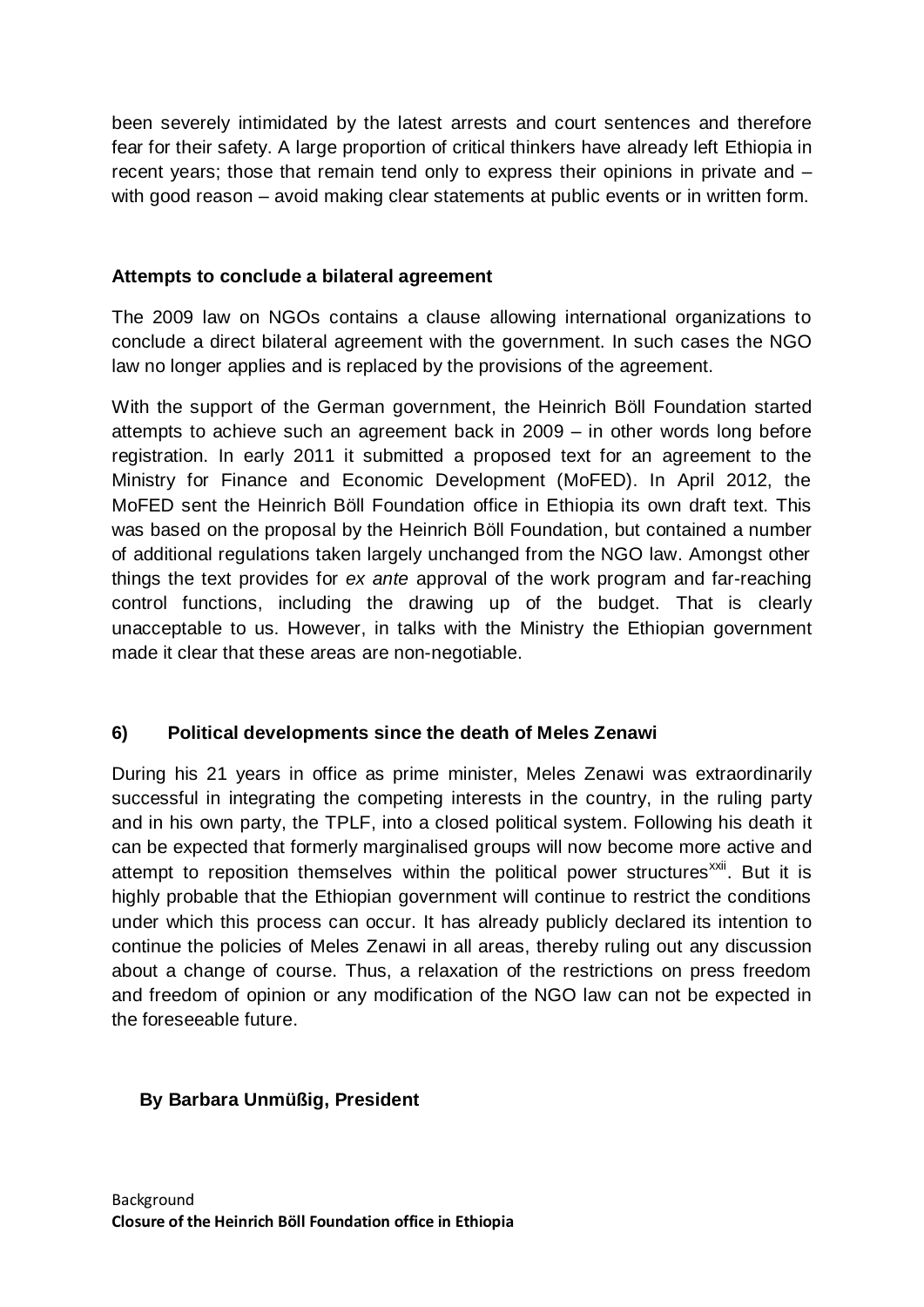#### **Steffen Heizmann, Director of International Division**

#### **Kirsten Maas-Albert, Head of Africa Department**

**Patrick Berg, Director of Ethiopia Office** 

- i BBC World: Ethiopian protesters 'massacred', 19th October 2006, http://news.bbc.co.uk/2/hi/6064638.stm
- ii see Teshome, Wondwosen: Electoral Violence in Africa: Experience from Ethiopia, in International Journal of Human and Social Sciences 4:6 (2009). The opposition politicians who had been sentenced were pardoned in 2007. One year later, the chair of the largest opposition party CUD, Birtukan Mideska, was re-arrested after she made some critical remarks and kept in prison until she was again pardoned in October 2010. For an analysis of the 2005 elections see also Abbink, Jon: Discomfiture of democracy? The 2005 election crisis in Ethiopia and its aftermath, African Affairs 105, 419 (2006), pages 173–99
- iii European Union: EU election observation mission to Ethiopia in 2005. Final Report, http://eeas.europa.eu/eueom/missions/2005/ethiopia/index\_en.htm
- iv Tronvoll, Kjetil: Ambiguous elections : the influence of non-electoral politics in Ethiopian democratisation, Journal of Modern African Studies, 47, 3 (2009), pages 449–474. See also International Crisis Group: Ethiopia: Ethnic Federalism and Its Discontents, September 2009
- v Crisis Group Africa Report: Ethiopia: Ethnic Federalism and Its Discontents, September 2009, page18, ttp://www.crisisgroup.org/~/media/Files/africa/hornof-africa/ethiopia-eritrea/Ethiopia Ethnic Federalism and Its Discontents.ashx
- vi The Bureau of Investigative Journalism: Aid as a weapon of political oppression in the Southern Regions, 14th August 2011, http://www.thebureauinvestigates.com/2011/08/04/aid-as-a-weapon-ofpolitical-oppression-in-the-southern-regions/
- vii Human Rights Watch: Development without Freedom. How Aid Underwrites Repression in Ethiopia, 2010, http://www.hrw.org/sites/default/files/reports/ethiopia1010webwcover.pdf
- viii Committee to Protect Journalists: Clampdown in Addis. Ethiopia's Journalists at Risk, October 1996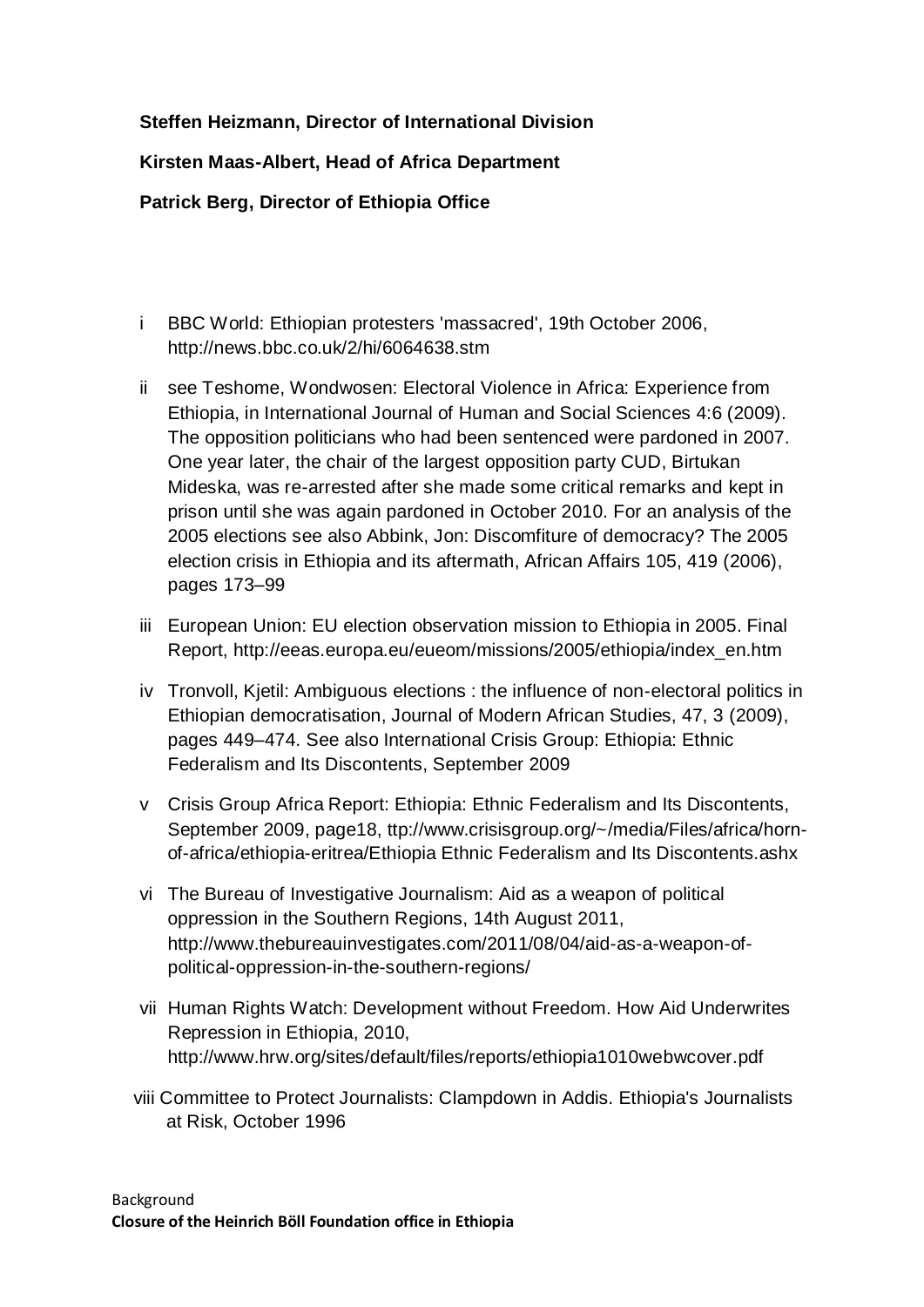- ix BBC World: Ethiopia jails Swedish journalists on terror charges, 27th December 2011 http://www.bbc.co.uk/news/world-africa-16337291
- x The Washington Post: Journalists, politicians get jail sentences in Ethiopia of 14 years to life on terror charges, 26th January 2012
- xi The sentence imposed on Reeyot Alemu, a journalist with the independent newspaper Feteh (Justice) was reduced on appeal to 5 years in August 2012. Since then, however, several more cases have been brought against the publisher of Feteh, Temesghen Desalegn.
- xii BBC World: Ethiopian blogger Eskinder Nega jailed for 18 years, 13th July 2012, www.bbc.co.uk/news/world-africa-18825538
- xiii amnesty international: Dismantling Dissent. Intensified Crackdown on Free Speech in Ethiopia, December 2011. http://www.amnesty.org/en/library/asset/AFR25/011/2011/en/368804d9-61cb-417a-842e-bbd246761903/afr250112011en.pdf
- xiv The opposition candidates Aregawi Gebre-Yohannes and Biyansa Daba were murdered during the electoral campaign. See The New York Times: Candidate Is Stabbed to Death in Ethiopia, 2nd March 2010, http://www.nytimes.com/2010/03/03/world/africa/03ethiopia.html?\_r=0 and The Guardian: Ethiopia activist clubbed to death in 'politically motivated' murder, 22nd April 2010, http://www.guardian.co.uk/world/2010/apr/22/ethiopia-activist-murdered-

election

- xv Human Rights Watch: One Hundred Ways of Putting Pressure. Violations of Freedom of Expression and Association in Ethiopia, March 2011 http://www.hrw.org/sites/default/files/reports/ethiopia0310webwcover.pdf.
- xvi European Union Election Observation Mission: Final Report. May 2010 House Of People's Representatives And State Council Elections, November 2010, www.eueom.eu/files/pressreleases/english/final-report-eueom-ethiopia-08112010\_en.pdf. On the refusal to publish the report in Ethiopia, see the following declaration by the EU on 8.11.2010: www.consilium.europa.eu/uedocs/cms\_data/docs/pressdata/en/cfsp/117578.p df
- xvii Ethiopia jails prominent blogger, opposition figures, Reuters press release of 13th July 2012, http://www.reuters.com/article/2012/07/13/us-ethiopia-mediatrial-idUSBRE86C0CN20120713